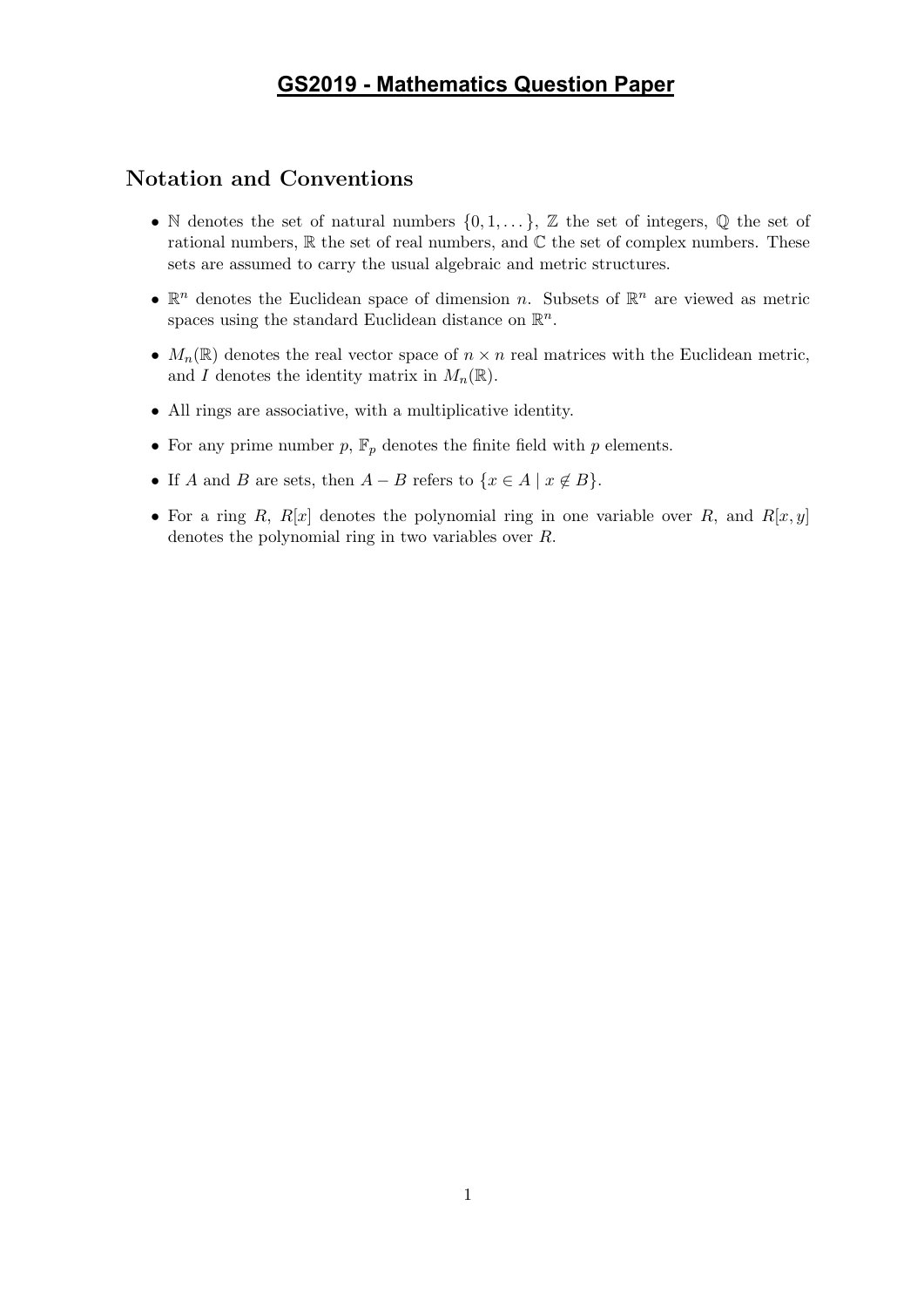## PART A

Answer the following multiple choice questions.

1. The following sum of numbers (expressed in decimal notation)

$$
1+11+111+\cdots+\underbrace{11\ldots1}_{n}
$$

is equal to

- (a)  $(10^{n+1} 10 9n)/81$ (b)  $(10^{n+1} - 10 + 9n)/81$ (c)  $(10^{n+1} - 10 - n)/81$ (d)  $(10^{n+1} - 10 + n)/81$
- 2. For  $n \geq 1$ , the sequence  $\{x_n\}_{n=1}^{\infty}$ , where:

$$
x_n = 1 + \frac{1}{\sqrt{2}} + \dots + \frac{1}{\sqrt{n}} - 2\sqrt{n}
$$

is

- $\sqrt{a}$  (a) decreasing
	- (b) increasing
	- (c) constant
	- (d) oscillating
- 3. Define a function:

$$
f(x) = \begin{cases} x + x^2 \cos(\frac{\pi}{x}), & x \neq 0 \\ 0, & x = 0. \end{cases}
$$

Consider the following statements:

- (i)  $f'(0)$  exists and is equal to 1
- (ii)  $f$  is not increasing in any neighborhood of  $0$
- (iii)  $f'(0)$  does not exist
- (iv)  $f$  is increasing on  $\mathbb{R}$ .

How many of the above statements is/are true?

(a) 0

- (b) 1
- $\sqrt{\left(c\right)}$  2
	- (d) 3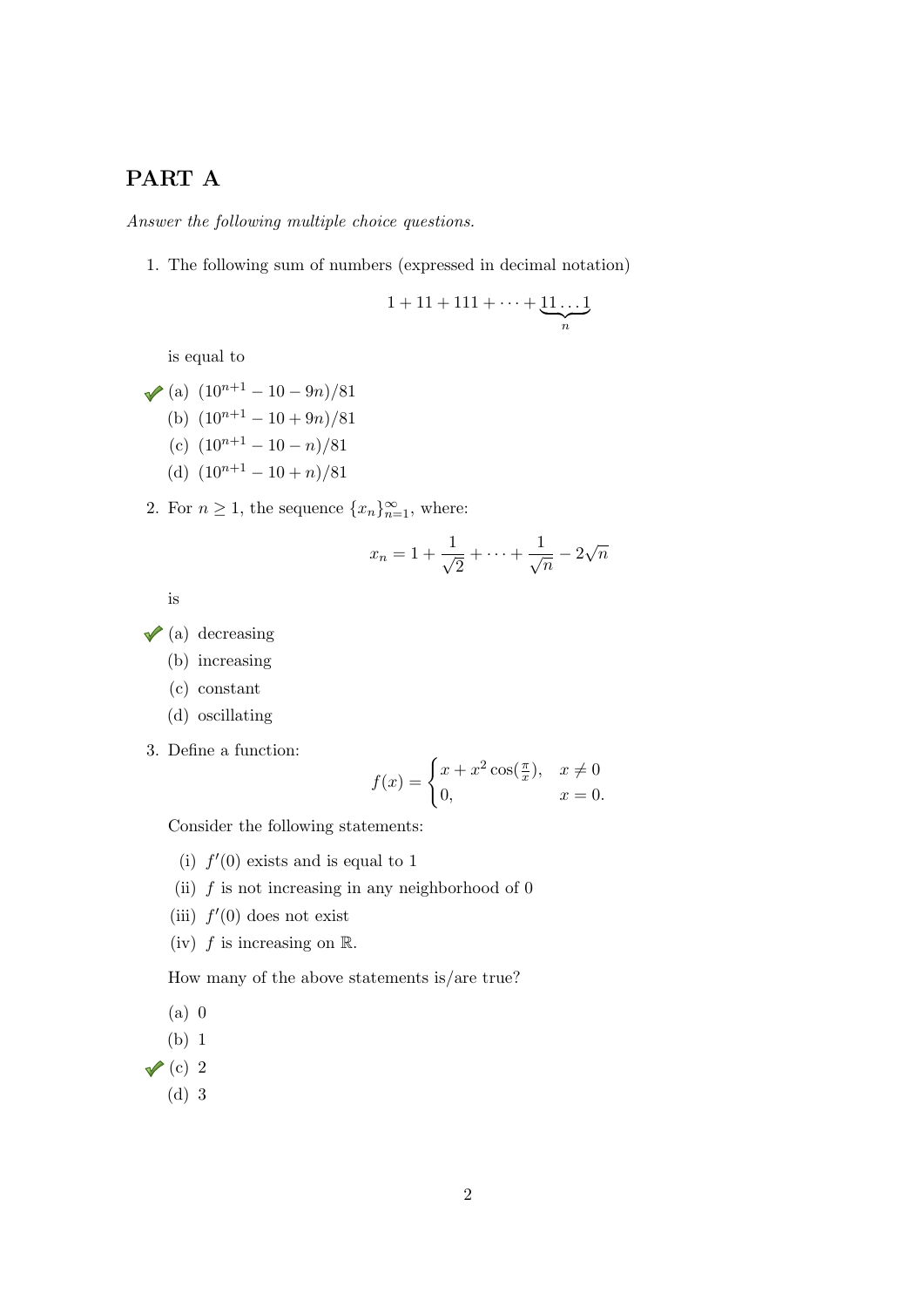4. Consider differentiable functions  $f : \mathbb{R} \to \mathbb{R}$  with the property that for all  $a, b \in \mathbb{R}$  we have:

$$
f(b) - f(a) = (b - a)f'\left(\frac{a+b}{2}\right).
$$

Then which one of the following sentences is true?

- (a) Every such f is a polynomial of degree less than or equal to 2
	- (b) There exists such a function  $f$  which is a polynomial of degree bigger than 2
	- (c) There exists such a function  $f$  which is not a polynomial
	- (d) Every such f satisfies the condition  $f\left(\frac{a+b}{2}\right)$ 2  $\bigg\} \leq \frac{f(a)+f(b)}{2}$  $\frac{f + J(v)}{2}$  for all  $a, b \in \mathbb{R}$
- 5. Let V be an *n*-dimensional vector space and let  $T: V \to V$  be a linear transformation such that

Rank 
$$
T \leq
$$
 Rank  $T^3$ .

Then which one of the following statements is necessarily true?

- (a) Null space $(T) = \text{Range}(T)$
- (b) Null space(T) ∩ Range(T) = {0}
	- (c) There exists a nonzero subspace W of V such that Null space(T) ∩ Range(T) = W
	- (d) Null space $(T) \subseteq \text{Range}(T)$
- 6. The limit

$$
\lim_{n \to \infty} n^2 \int_0^1 \frac{1}{(1+x^2)^n} dx
$$

is equal to

- (a) 1
- (b) 0
- $\sqrt{\frac{c}{c}}$  +∞
	- (d) 1/2

7. Let A be an  $n \times n$  matrix with rank k. Consider the following statements:

- (i) If A has real entries, then  $AA<sup>t</sup>$  necessarily has rank k
- (ii) If A has complex entries, then  $AA<sup>t</sup>$  necessarily has rank k.

Then

- (a) (i) and (ii) are true
- (b) (i) and (ii) are false
- $\checkmark$  (c) (i) is true and (ii) is false
	- (d) (i) is false and (ii) is true
- 8. Consider the following two statements: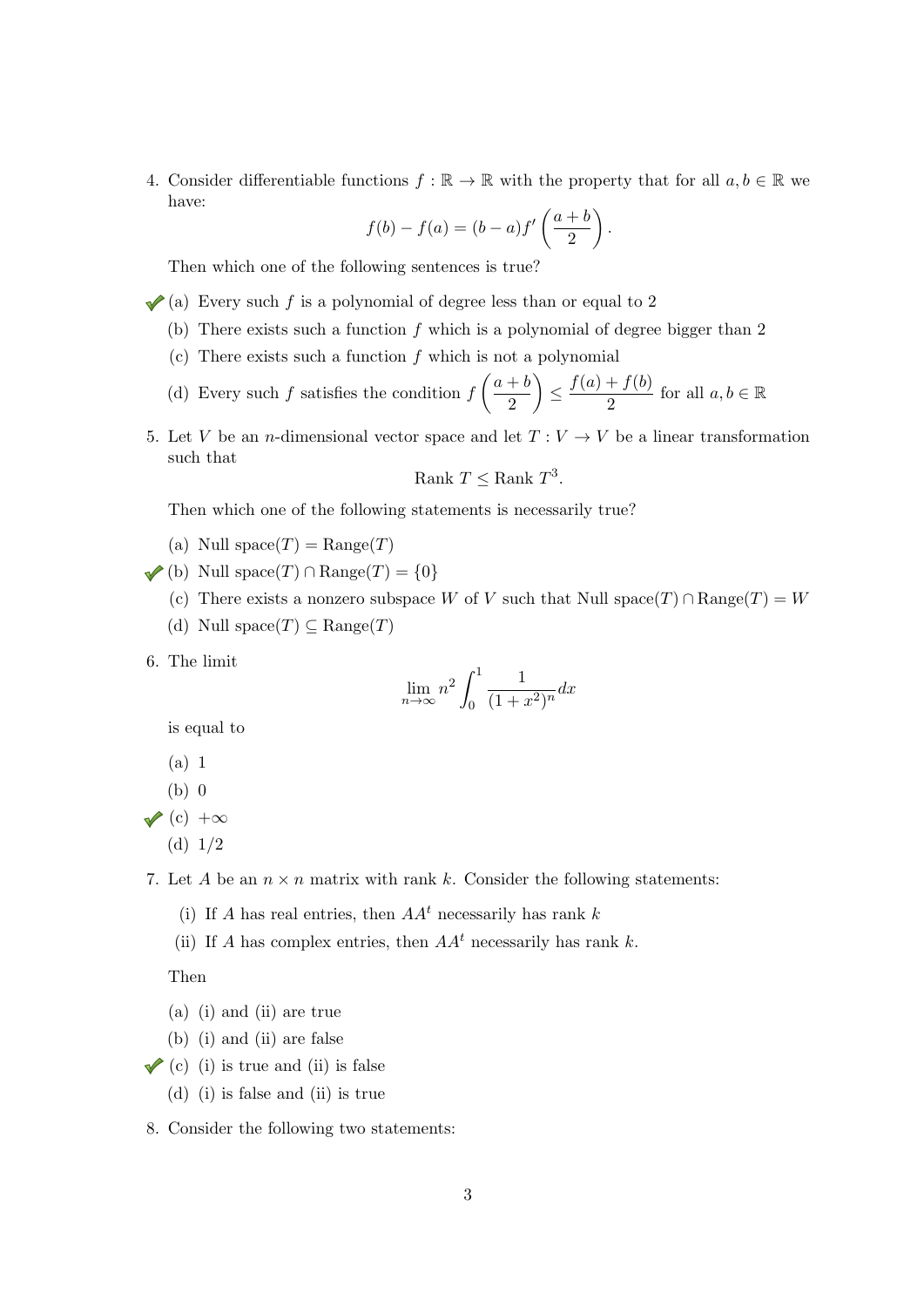- (E) Continuous functions on [1, 2] can be approximated uniformly by a sequence of even polynomials (i.e., polynomials  $p(x) \in \mathbb{R}[x]$  such that  $p(-x) = p(x)$ ).
- (O) Continuous functions on [1, 2] can be approximated uniformly by a sequence of odd polynomials (i.e., polynomials  $p(x) \in \mathbb{R}[x]$  such that  $p(-x) = -p(x)$ ).

Choose the correct option below.

- (a) (E) and (O) are both false
- $\checkmark$  (b) (E) and (O) are both true
	- $(c)$  (E) is true but  $(O)$  is false
	- (d)  $(E)$  is false but  $(O)$  is true
- 9. Let  $f:(0,\infty)\to\mathbb{R}$  be defined by  $f(x)=\frac{\sin(x^3)}{x}$  $\frac{(x^*)}{x}$ . Then f is
- $\checkmark$  (a) bounded and uniformly continuous
	- (b) bounded but not uniformly continuous
	- (c) not bounded but uniformly continuous
	- (d) not bounded and not uniformly continuous

10. Let

$$
S = \{ x \in \mathbb{R} \mid x = \text{Trace}(A) \text{ for some } A \in M_4(\mathbb{R}) \text{ such that } A^2 = A \}.
$$

Then which of the following describes S?

(a)  $S = \{0, 2, 4\}$ (b)  $S = \{0, 1/2, 1, 3/2, 2, 5/2, 3, 7/2, 4\}$ (c)  $S = \{0, 1, 2, 3, 4\}$ (d)  $S = [0, 4]$ 

11. Let f be a continuous function on [0, 1]. Then the limit  $\lim_{n\to\infty}\int_0^1$  $nx^n f(x) dx$  is equal to

- $(a) f(0)$
- $\checkmark$ (b)  $f(1)$ (c) sup  $f(x)$  $x \in [0,1]$ 
	- (d) The limit need not exist
- 12. Let  $\{f_n\}_{n=1}^{\infty}$  be a sequence of functions from  $\mathbb R$  to  $\mathbb R$ , defined by

$$
f_n(x) = \frac{1}{n} \exp(-n^2 x^2).
$$

Then which one of the following statements is true?

- (a) Both the sequences  $\{f_n\}$  and  $\{f'_n\}$  converge uniformly on  $\mathbb R$
- (b) Neither  $\{f_n\}$  nor  $\{f'_n\}$  converges uniformly on  $\mathbb R$
- (c)  ${f_n}$  converges pointwise but not uniformly on any interval containing the origin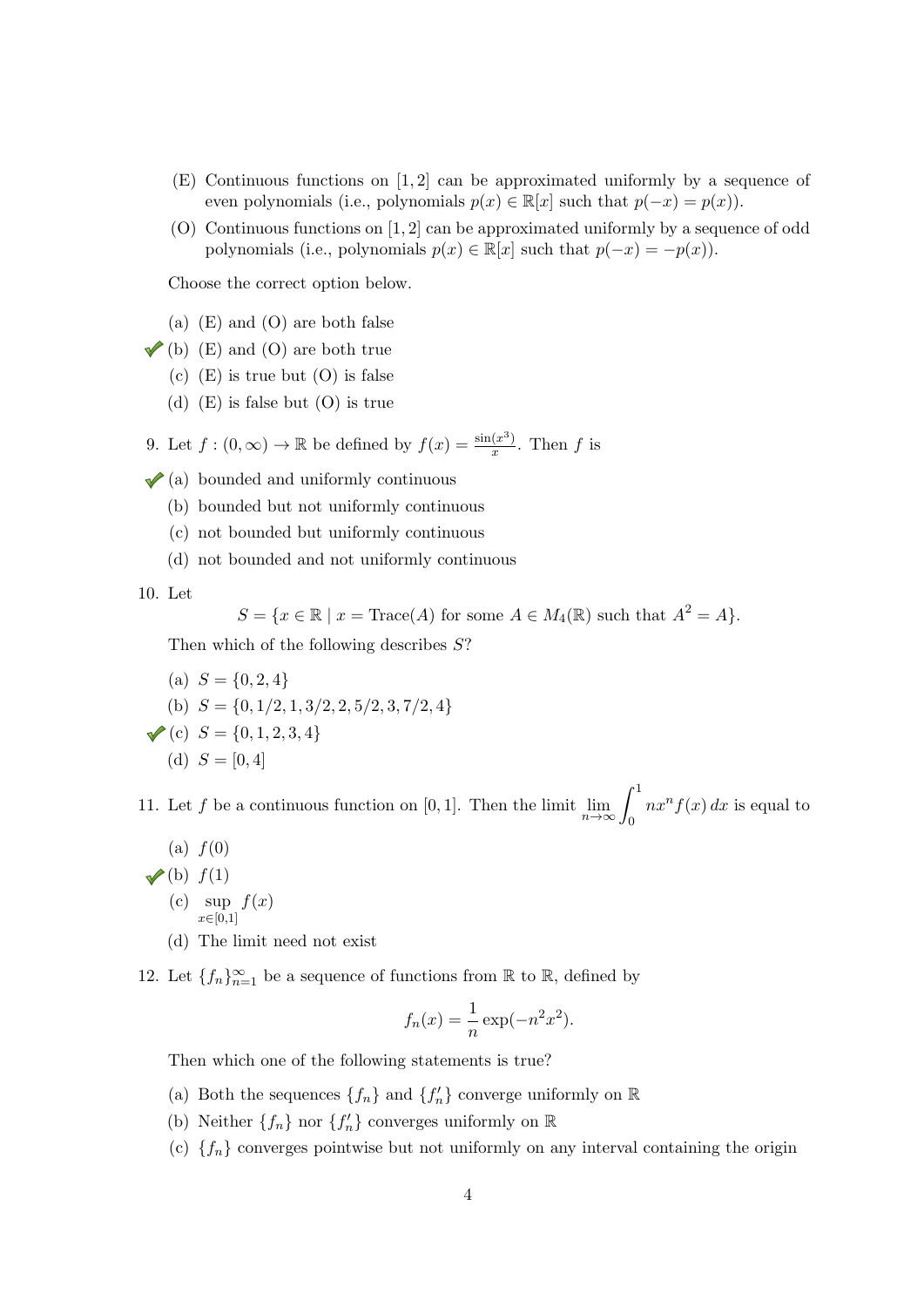(d)  ${f'_n}$  converges pointwise but not uniformly on any interval containing the origin

- 13. Let the sequence  ${x_n}_{n=1}^{\infty}$  be defined by  $x_1 =$  $\sqrt{2}$  and  $x_{n+1} = (\sqrt{2})^{x_n}$  for  $n \ge 1$ . Then which one of the following statements is true?
	- (a) The sequence  $\{x_n\}$  is monotonically increasing and  $\lim_{n\to\infty}x_n=2$ 
		- (b) The sequence  $\{x_n\}$  is neither monotonically increasing nor monotonically decreasing
		- (c)  $\lim_{n\to\infty}x_n$  does not exist
		- (d)  $\lim_{n\to\infty}x_n=\infty$
- 14. Consider functions  $f : \mathbb{R} \to \mathbb{R}$  with the property that  $|f(x) f(y)| \leq 4321|x y|$  for all real numbers  $x, y$ . Then which one of the following statements is true?
	- (a)  $f$  is always differentiable
	- (b) There exists at least one such f that is continuous and such that  $\lim_{x \to \pm \infty} \frac{f(x)}{|x|}$  $\frac{d^{(x)}}{|x|} = \infty$
	- $\checkmark$  (c) There exists at least one such f that is continuous, but is non-differentiable at exactly 2018 points, and satisfies  $\lim_{x \to \pm \infty} \frac{f(x)}{|x|}$  $\frac{d^{(x)}}{|x|} = 2018$ 
		- (d) It is not possible to find a sequence  $\{x_n\}$  of real numbers such that  $\lim_{n\to\infty}x_n = \infty$ and further satisfying  $\lim_{n\to\infty}$  $f(x_n)$  $\bar{x}_n$  $\begin{array}{c} \begin{array}{c} \begin{array}{c} \end{array} \\ \begin{array}{c} \end{array} \end{array} \end{array}$  $\leq 10000$
- 15. Let  ${f_n}_{n=1}^{\infty}$  be a sequence of functions from  $\mathbb R$  to  $\mathbb R$ , defined by

$$
f_n(x) = \frac{\sqrt{1 + (nx)^2}}{n}.
$$

Then which one of the following statements is true?

- (a)  ${f_n}$  and  ${f'_n}$  converge uniformly on  $\mathbb R$
- (b)  ${f'_n}$  converges uniformly on R but  ${f_n}$  does not
- (c)  $\{f_n\}$  converges uniformly on  $\mathbb R$  but  $\{f'_n\}$  does not
	- (d)  ${f_n}$  converges uniformly to a differentiable function on R

16. The number of ring homomorphisms from  $\mathbb{Z}[x, y]$  to  $\mathbb{F}_2[x]/(x^3 + x^2 + x + 1)$  equals

- (a) 2 6
	- (b)  $2^{18}$
	- (c) 1
	- (d)  $2^9$
- 17. Let  $X \subset \mathbb{R}^2$  be the subset

$$
X = \{(x, y) \mid x = 0, |y| \le 1\} \cup \left\{(x, y) \mid 0 < x \le 1, y = \sin \frac{1}{x}\right\}.
$$

Consider the following statements: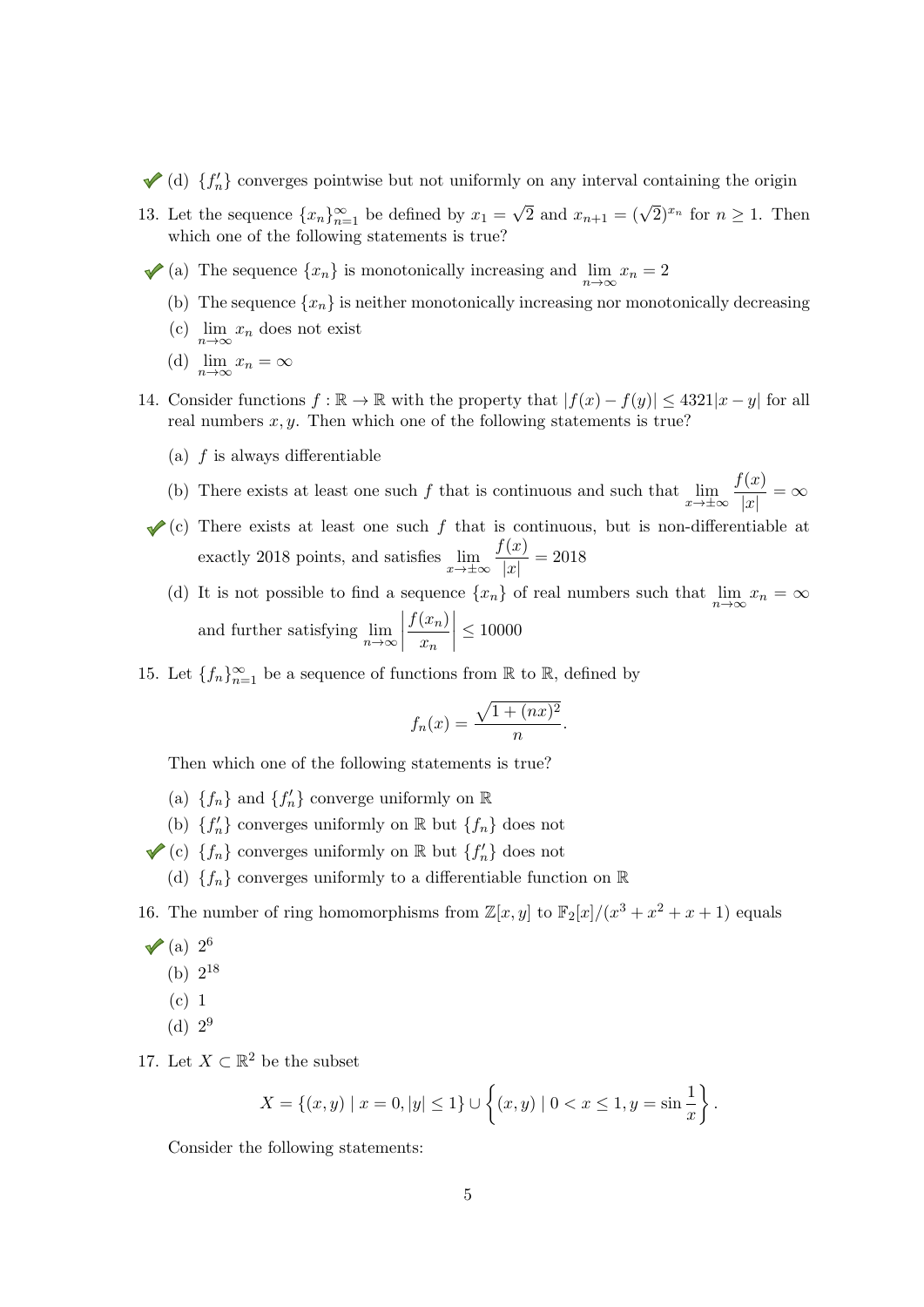- $(i)$  X is compact
- (ii)  $X$  is connected
- (iii)  $X$  is path connected.

How many of the statements  $(i)$ - $(iii)$  is/are true?

- (a) 0
- (b) 1
- $\vee$  (c) 2
	- (d) 3
- 18. Consider the different ways to colour the faces of a cube with six given colours, such that each face is given exactly one colour and all the six colours are used. Define two such colouring schemes to be equivalent if the resulting configurations can be obtained from one another by a rotation of the cube. Then the number of inequivalent colouring schemes is
	- (a) 15
	- (b) 24
- $\checkmark$  (c) 30
	- (d) 48
- 19. Let  $C^{\infty}(0, 1)$  stand for the set of all real-valued functions on  $(0, 1)$  that have derivatives of all orders. Then the map  $C^{\infty}(0, 1) \rightarrow C^{\infty}(0, 1)$  given by

$$
f \mapsto f + \frac{df}{dx}
$$

is

- (a) injective but not surjective
- $\checkmark$  (b) surjective but not injective
	- (c) neither injective nor surjective
	- (d) both injective and surjective
- 20. A stick of length 1 is broken into two pieces by cutting at a randomly chosen point. What is the expected length of the smaller piece?

(a) 1/8

 $\checkmark$ (b) 1/4

- (c)  $1/e$
- (d)  $1/\pi$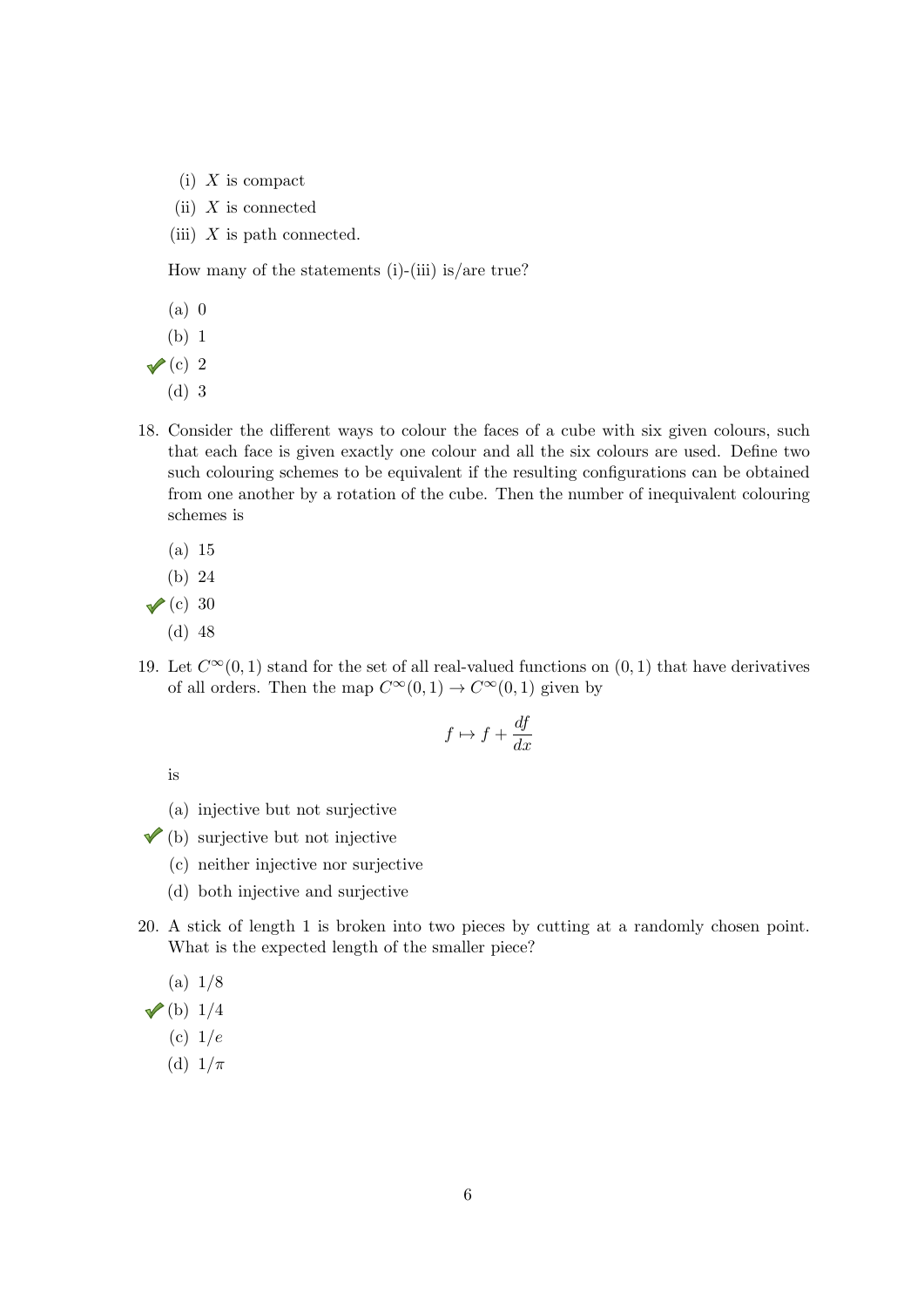## PART B

Answer whether the following statements are True or False.

- 1. There exists a continuous function  $f : \mathbb{R} \to \mathbb{R}$  such that  $f(\mathbb{Q}) \subset \mathbb{R} \mathbb{Q}$  and  $f(\mathbb{R} \mathbb{Q}) \subset \mathbb{Q}$ . **F**
- 2. If  $A \in M_{10}(\mathbb{R})$  satisfies  $A^2 + A + I = 0$ , then A is invertible. **T**
- 3. Let  $X \subseteq \mathbb{Q}^2$ . Suppose each continuous function  $f : X \to \mathbb{R}^2$  is bounded. Then X is necessarily finite. **F**
- 4. If A is a  $2 \times 2$  complex matrix that is invertible and diagonalizable, and such that A and  $A^2$  have the same characteristic polynomial, then A is the  $2 \times 2$  identity matrix. **F**
- 5. Suppose  $A, B, C$  are  $3 \times 3$  real matrices with Rank  $A = 2$ , Rank  $B = 1$ , Rank  $C = 2$ . Then Rank  $(ABC) = 1$ . **F**
- 6. For any  $n \geq 2$ , there exists an  $n \times n$  real matrix A such that the set  $\{A^p \mid p \geq 1\}$  spans the R-vector space  $M_n(\mathbb{R})$ . **F**
- 7. The matrices **T**

 $\sqrt{ }$  $\overline{1}$  $0 \quad i \quad 0$ 0 0 1 0 0 0  $\setminus$  and  $\sqrt{ }$  $\overline{1}$ 0 0 0  $-i$  0 0 0 1 0  $\setminus$  $\overline{ }$ 

are similar.

- 8. Consider the set  $A \subset M_3(\mathbb{R})$  of  $3 \times 3$  real matrices with characteristic polynomial  $x^3 - 3x^2 + 2x - 1$ . Then A is a compact subset of  $M_3(\mathbb{R}) \cong \mathbb{R}^9$ . **F**
- 9. There exists an injective ring homomorphism from the product ring  $\mathbb{R} \times \mathbb{R}$  into  $C(\mathbb{R})$ , where  $C(\mathbb{R})$  denotes the ring of all continuous functions  $\mathbb{R} \to \mathbb{R}$  under pointwise addition and multiplication. **F**
- **T** 10. ℝ and ℝ ⊕ ℝ are isomorphic as vector spaces over ℚ.
- **T** 11. If 0 is a limit point of a set  $A \subseteq (0, \infty)$ , then the set of all  $x \in (0, \infty)$  that can be expressed as a sum of (not necessarily distinct) elements of A is dense in  $(0, \infty)$ .
- **F** 12. The only idempotents in the ring  $\mathbb{Z}_{51}$  (i.e.,  $\mathbb{Z}/51\mathbb{Z}$ ) are 0 and 1. (An idempotent is an element x such that  $x^2 = x$ .
- **T** 13. Let A be a commutative ring with 1, and let  $a, b, c \in A$ . Suppose there exist  $x, y, z \in A$ such that  $ax+by+cz = 1$ . Then there exist  $x', y', z' \in A$  such that  $a^{50}x'+b^{20}y'+c^{15}z' =$ 1.
- **F** 14. The ring  $\mathbb{R}[x]/(x^5 + x 3)$  is an integral domain.
- **F** 15. Given any group G of order 12, and any n that divides 12, there exists a subgroup  $H$ of  $G$  of order  $n$ .
- **1** 16. Let  $H, N$  be subgroups of a finite group  $G$ , with  $N$  a normal subgroup of  $G$ . If the orders of  $G/N$  and H are relatively prime, then H is necessarily contained in N.